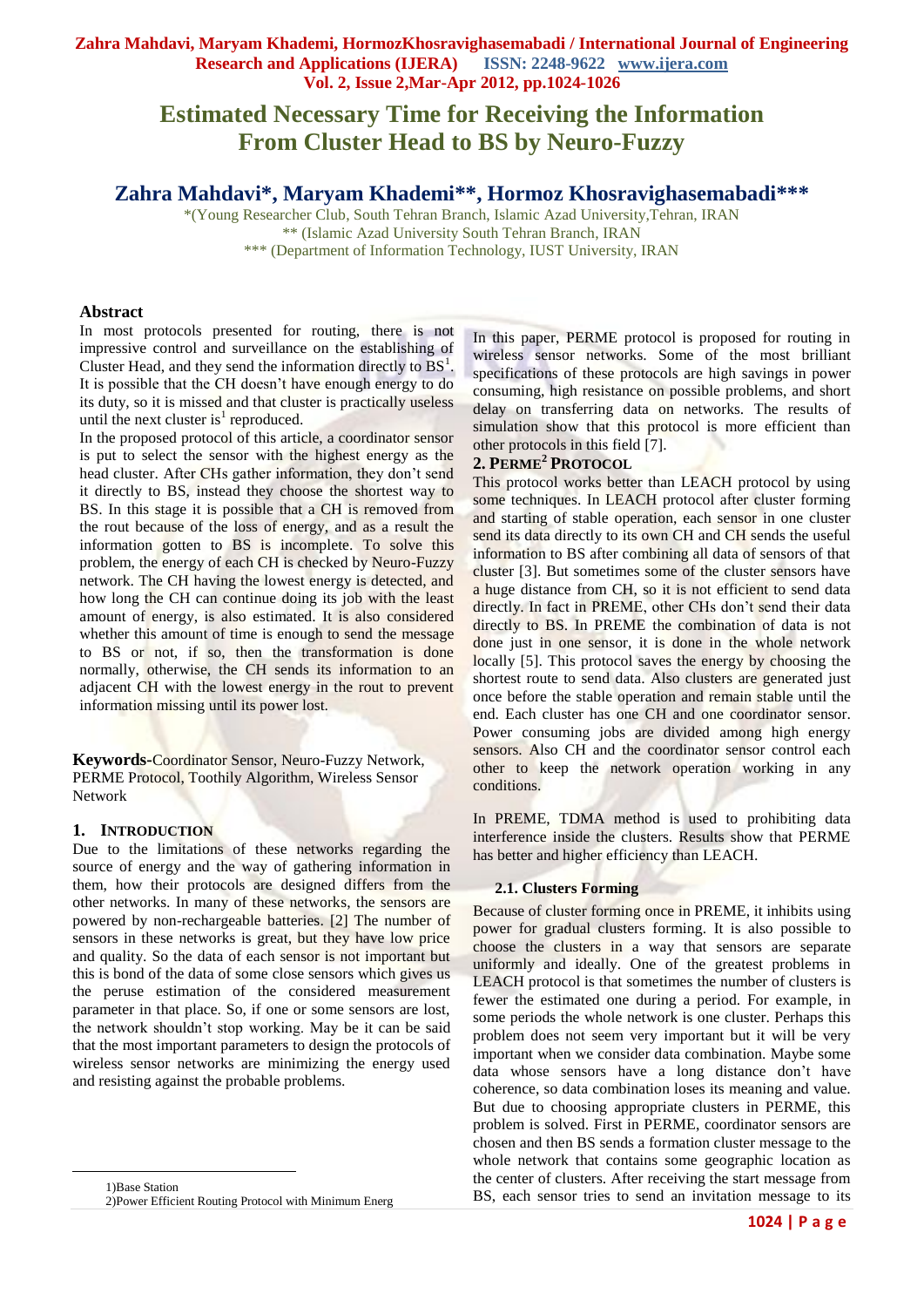# **Zahra Mahdavi, Maryam Khademi, HormozKhosravighasemabadi / International Journal of Engineering Research and Applications (IJERA) Vol. 2, Issue 2,Mar-Apr 2012, pp.1024-1026**

neighbors with an appropriate delay to its distance to the closest considered place. Actually, the more distance between the sensor and the closest place is more, the delay will be more. Also when a sensor gets the invitation from its neighbor, it doesn't send invitation message by itself. Consequently, the nearest sensors to the ideal places will be chosen as the coordinator sensors. Maybe some sensors receive more than one invitation, so they select the sensor with the most powerful invitation message as their own coordinator sensor. Each sensor after receiving invitation message from its own cluster coordinator sensors, send a join request message to that coordinator. Each joint request has the ID of requesting sensor, the remaining energy and its geographic location. To decrease the interference in sending joint request messages, CSMA technique is used to achieve the channel.

#### **2.2. Stable Operation**

When data is received by CHs, CHs routing begins. Clusters header sensor receives the information of cluster sensors places by joint request message. A CH that has the highest energy regarding this data calculated the joint chain by toothily algorithm and sends it to all clusters. The method that is used to determine a CH with lowest power is explained below:

The first and the last CH that the chain starts from them consider their level of energy in their data. The next sensor that receives this data compares to its own energy [4]. If the sensor has lower power, introduces itself as the lower CH and puts the amount of its energy in the sent data. Similarly, each CH after receiving data from the previous sensor, if it is lower, introduce itself as the weaker sensor and finally after the data is received by BS, the strongest sensor in the network will be detected.

In this chain, the weakest sensor receives label number one and other CHs are assigned the next numbers sequentially. Actually, in PERME protocol the number of CHs in the chain specifies their thread of time number.

#### **3. PREDICTING THE TIME OF RECEIVING DATA TO BS**

In this step, we predict by Neuro-fuzzy network [1], the minimum time that data is sent to BS by CHs and how long a CH with the lowest energy can live and is this time enough for sending the message to BS? If it is enough, data transferring is done normally, otherwise, first of all CH with the lowest energy sends its data to the closest CH in its route to prohibit loosing data when power is lost.

As you know, we need some data to train, test and the design of the network for time estimation of given operation. So we should test different kinds of networks to obtain the best network input, output and designing parameters to find the best network that has minimum fault to solve this kind of problem.

#### **3.1. Required input and output data:**

1. HP: The amount of energy of CH that has until now.

2. Damage: The amount of loss energy in each timeline form CH.

3. Distance to BS

So the input data for training and testing are:

 $\llbracket \text{HP} \rrbracket$  \_t.  $\llbracket \text{HP} \rrbracket$  \_(t-1). HP $\rrbracket$  \_(t-2).  $\llbracket$  Damage  $\rrbracket$  \_t

t parameter is time in the simulation system, so input parameters sequentially are current cycle HP, previous cycle, two previous cycles and the last input is the amount of losing energy of CH at present time.

The output of system is  $[D\text{amage}]_-(t+1)$ , it means predicting the next damage that maybe subtracted from CH. Hence, it will be create the repetitious circle until the energy of CH waste (hp $\leq$ =0).

# **4. DESIGNING AND ARCHITECTURE OF ANFIS NEURO-FUZZY S**

In this paper the best Neuro-Fuzzy network to was obtain solving this problem [6]. The kind of Neuro-Fuzzy networks that is used for data training is Sugeno that with different membership function has different Rule Bases for each input data and its subsequently is in the fallowing periods:

 $[HP]$  \_t=2 RulesOr 3 Rules

 $\llbracket H\right]$  (t-1)=2 RulesOr 3 Rules

 $\overline{H}$ HP $\overline{L}$  \_(t-2)=2 RulesOr 3 Rules

〖Damage〗\_t=2 RulesOr 3 RulesOr 4 Rules

So the number of networks that we designed according to Rule Base is 24 different kinds that were each trained with 8 membership functions such as gaussmf, gauss2mf, dsigmf, trapmf, psogmf, pimf, gbellmf and the networks are trained with two training algorithm like backProb and Hybrid. Then the best network whose test data output had lower error in amount of growth scale process of a growth of the lost energy in 384 different networks as the best network is chosen so that it can solve this kind of problem.



**Fig1:** compare the growth of the amount lost predict energy with real energy

# **4.1. Architecture And Structure Of Solving Neuro-Fuzzy Network**

The network that provided best solution for this problem has these specifications:

| $\begin{bmatrix} \text{input1} \\ = \text{HP} \end{bmatrix}$ (t-2) | $=$ 2 Rules |
|--------------------------------------------------------------------|-------------|
| input2 = $[HP]$ (t-1)                                              | $=$ 3 Rules |
| $\begin{bmatrix} \text{input3} \\ = \text{HP} \end{bmatrix}$ _t    | $=$ 2 Rules |